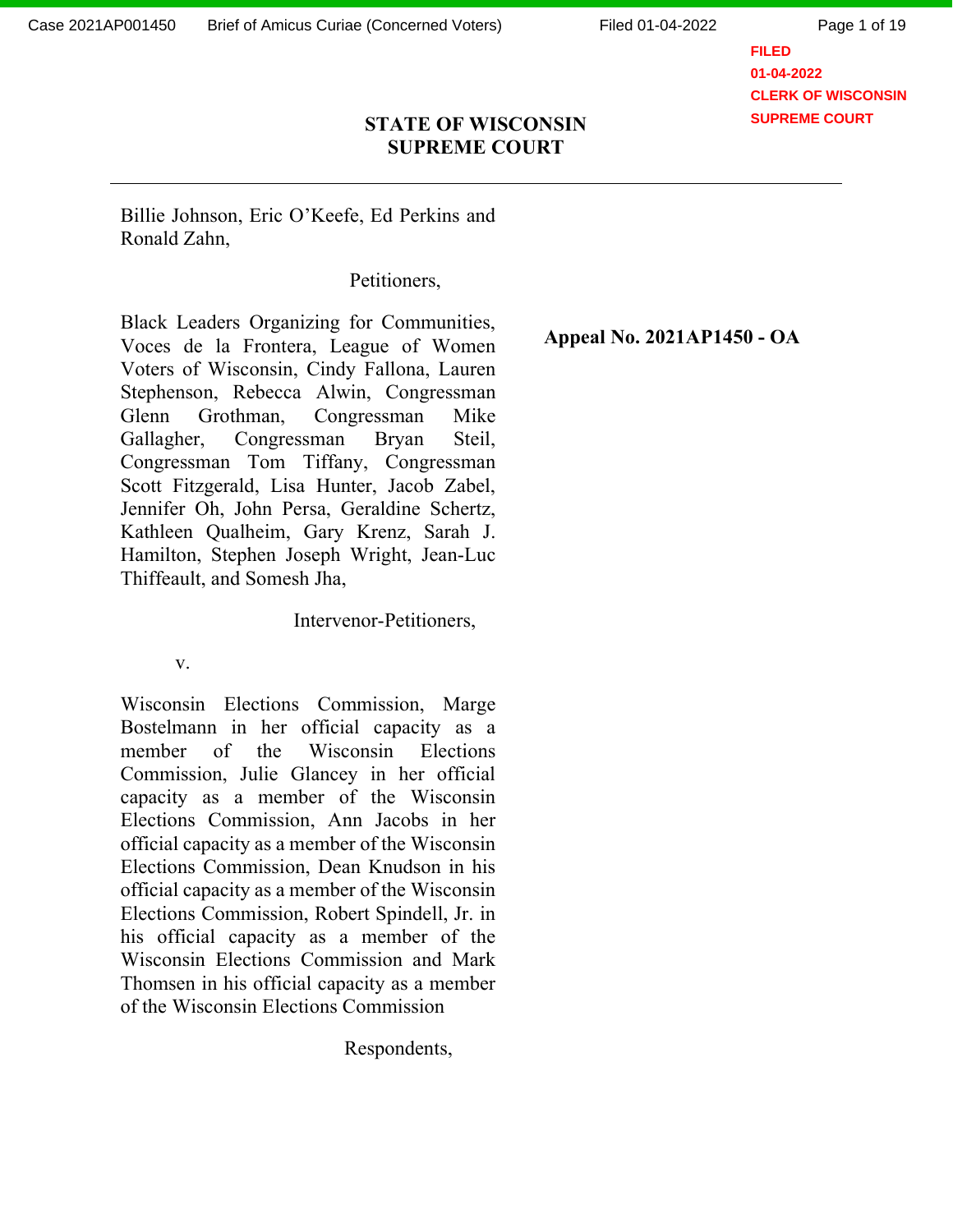The Wisconsin Legislature, Governor Tony Evers, in his official capacity, and Janet Bewley Senate Democratic Minority Leader, on behalf of the Senate Democratic Caucus,

Intervenor-Respondents.

#### NON-PARTY BRIEF OF CONCERNED VOTERS OF WISCONSIN

Joseph S. Goode State Bar No. 1020886 Mark M. Leitner State Bar No. 1009459 John W. Halpin State Bar No. 1064336 LAFFEY, LEITNER & GOODE LLC 325 E. Chicago Street Suite 200 Milwaukee, WI 53202 (414) 312-7003 Phone (414) 755-7089 Facsimile jgoode@llgmke.com mleitner@llgmke.com jhalpin@llgmke.com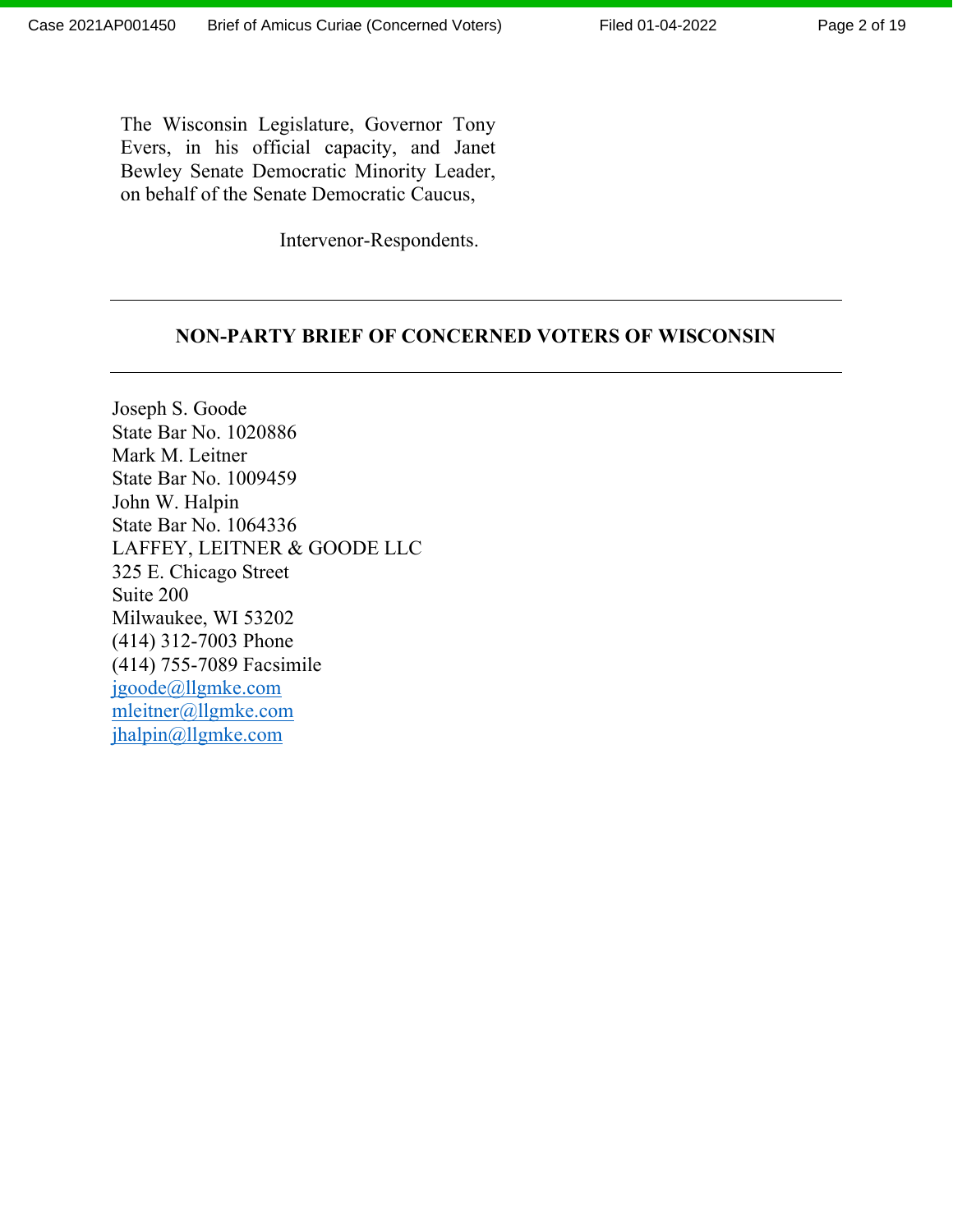# TABLE OF CONTENTS

| $\mathbf{I}$ .                                           |                                                      |  |  |
|----------------------------------------------------------|------------------------------------------------------|--|--|
| II.                                                      | THE COURT SHOULD NOT PROTECT INCUMBENTS IN THE       |  |  |
| III.                                                     | THE COURT SHOULD REJECT THE USE OF SCORECARD METRICS |  |  |
|                                                          |                                                      |  |  |
|                                                          |                                                      |  |  |
| CERTIFICATE OF COMPLIANCE WITH WIS. STAT § 809.19(12) 14 |                                                      |  |  |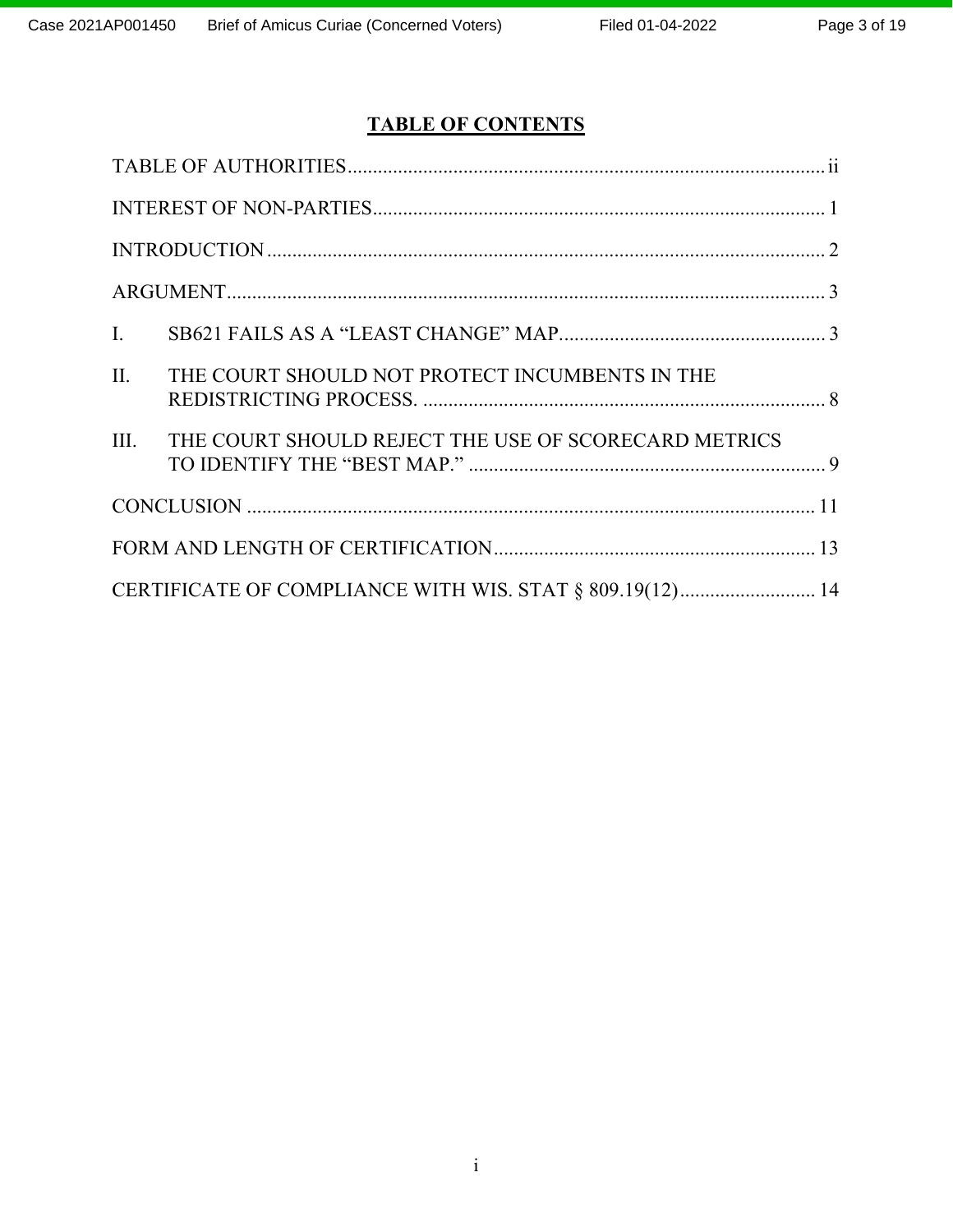# TABLE OF AUTHORITIES

| <b>CASES</b><br><b>PAGES</b>                                                                                                                                                                                                                        |  |  |
|-----------------------------------------------------------------------------------------------------------------------------------------------------------------------------------------------------------------------------------------------------|--|--|
| AFL-CIO v. Elections Bd.                                                                                                                                                                                                                            |  |  |
| Jensen v. Wis. Elections Bd.                                                                                                                                                                                                                        |  |  |
| <b>STATUTES</b><br><b>PAGES</b>                                                                                                                                                                                                                     |  |  |
|                                                                                                                                                                                                                                                     |  |  |
| <b>OTHER AUTHORITIES</b><br><b>PAGES</b>                                                                                                                                                                                                            |  |  |
| Green, Linda, Compactness: Polsby-Popper vs. Schwartzberg (Sept. 6, 2021)<br>https://www.youtube.com/watch?app=desktop&v=6Z fuedTt4U 10                                                                                                             |  |  |
| HealthinBulk, <i>Wisconsin district mapping demonstration—geographic-continuity</i><br>redistricting methodology (accessed Jan. 4, 2022)                                                                                                            |  |  |
| Marquette University, New Marquette Law School poll finds some issues less<br>divisive amid continuing partisan divide (Jan. 24, 2019)<br>https://www.marquette.edu/news-center/2019/new-marquette-law-school-                                      |  |  |
| Milwaukee Journal Sentinel, Republicans say they want few redistricting changes,<br>but a decade ago they moved millions of voters into new districts (Sept. 27,<br>2021)<br>https://www.jsonline.com/story/news/politics/2021/09/27/wisconsin-gop- |  |  |
| Office of the Governor of the State of Wisconsin, Gov. Evers vetoes GOP's<br>"Gerrymandering $2.0$ " maps (Nov. 18, 2021)<br>https://content.govdelivery.com/accounts/WIGOV/bulletins/2fcd160 3                                                     |  |  |
| Pierce County Grassroots Organizing, WI Maps Assessment Project (WIMAP)<br>(accessed Jan. 4, 2022)                                                                                                                                                  |  |  |
| RepresentUS, Wisconsin polling: voters see gerrymandering as major problem,<br>want reform (Aug. 24, 2021)                                                                                                                                          |  |  |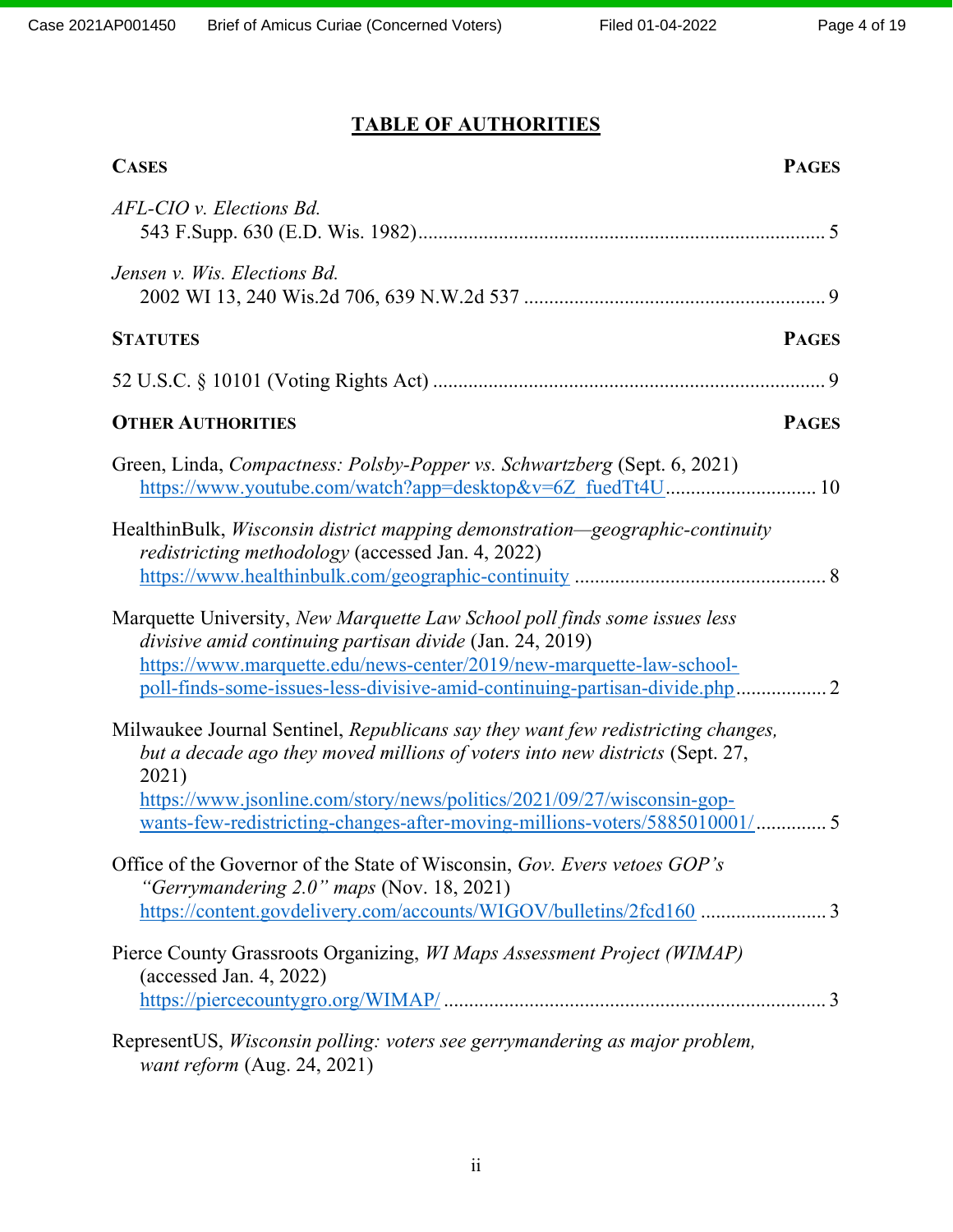| https://represent.us/wp-content/uploads/2021/08/WI-Rep-US-Polling-                                                                                                      |  |
|-------------------------------------------------------------------------------------------------------------------------------------------------------------------------|--|
|                                                                                                                                                                         |  |
| Wisconsin Democracy Campaign, Toolkit to ban gerrymandering in Wisconsin<br>(Dec. 2, 2021)<br>https://www.wisdc.org/reforms/118-redistricting/6392-toolkit-for-banning- |  |
|                                                                                                                                                                         |  |
| WisconsinEye, Joint Committee on Government Operations and State Affairs<br>(Oct. 28, 2021)                                                                             |  |
| https://wiseye.org/2021/10/28/joint-committee-on-government-operations-                                                                                                 |  |
|                                                                                                                                                                         |  |
| Wisconsin Legislature Reference Bureau, 2021 LRB-s0263/2, 2021 Assembly Bill                                                                                            |  |
| 624/Senate Bill 621, and 2011 Wisconsin Act 43 State Legislative Data (Nov.                                                                                             |  |
| 5, 2021)                                                                                                                                                                |  |
| https://legis.wisconsin.gov/democrats/media/2209/lrb-s0263-2-ab624-sb621-                                                                                               |  |
|                                                                                                                                                                         |  |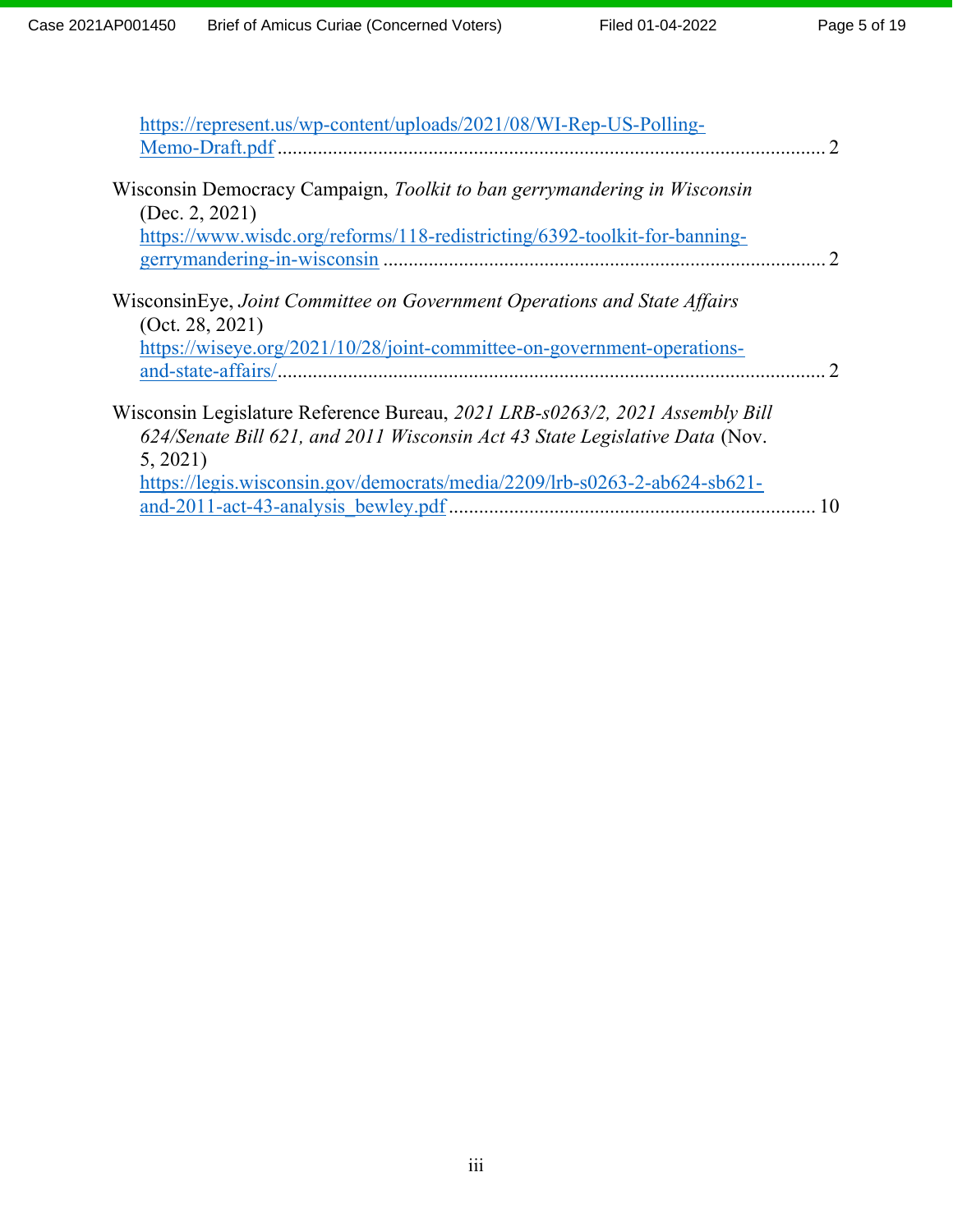#### INTEREST OF NON-PARTIES

This brief is submitted by Republican, Democrat, and independent voters from all 33 Senate Districts of Wisconsin who want to make "We the People" heard in this redistricting process and ensure that state legislative districts are truly representative and comply with all state and federal laws. Many of these voters have witnessed the rancor caused by Act 43 and believe that, if done well, redistricting can unite, rather than divide, us as a people. With the assistance of The Wisconsin Map Assessment Project ("WIMAP"), amici have analyzed all maps and scorecards that were submitted by the parties and compared them to publicly available data and best redistricting practices. Amici posit that they are uniquely qualified to assist in objectively evaluating the proposals before the Court so that the people of Wisconsin are guaranteed a just and representative government for years to come.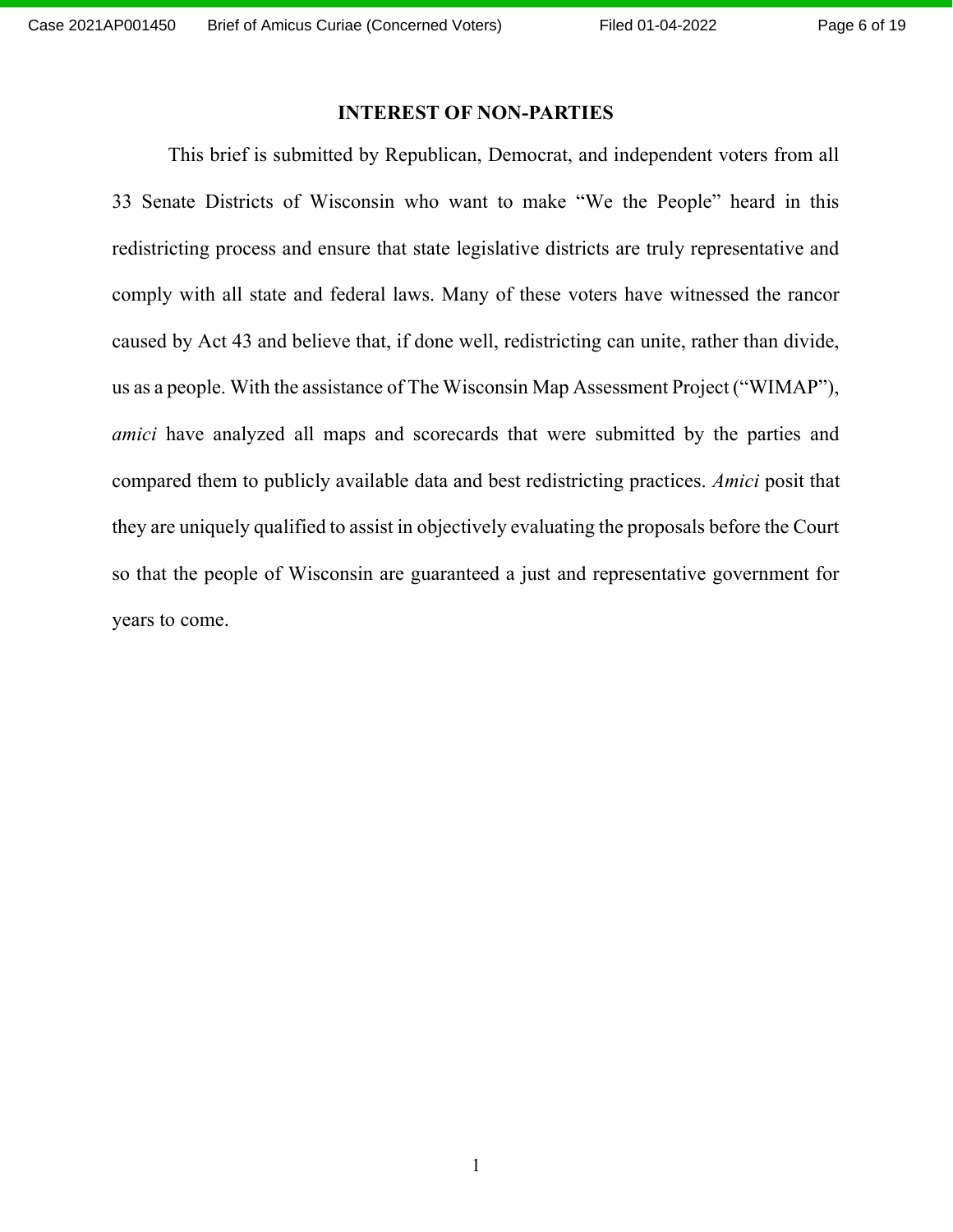#### INTRODUCTION

Concerned Voters of Wisconsin ("Concerned Voters") are 36 voters hailing from every Senate District in Wisconsin. They come as friends of this Court, offering an evaluation of the Legislature's proposed maps by The Wisconsin Map Assessment Project ("WIMAP"), which also assessed the methodologies proffered in expert reports submitted by parties in this case. Concerned Voters used the Court's "least change" approach; partisan makeup of districts was not considered. Although WIMAP analyzed each map presented to this Court, space limitations require amici to focus this brief on the Legislature's Assembly proposal, 2021 Senate Bill 621 ("SB621").

On October 28, 2021, at a hearing on SB621, the Legislature faced fierce opposition from the public. Hundreds attended the nine-hour hearing. Not one Wisconsin voter or redistricting expert testified in favor of SB621. Only two people did: the leaders of the Assembly and Senate, who happen to benefit the most. See https://wiseye.org/ 2021/10/28/joint-committee-on-government-operations-and-state-affairs/.

Given the virtually unanimous negative opinion expressed at the hearing, statewide polling data, county actions showing overwhelming support for nonpartisan maps, and Wisconsin's highly divided government, one would expect the Legislature to negotiate with Governor Evers to draw fair and balanced maps.<sup>1</sup> It did not do so. And although the

<sup>&</sup>lt;sup>1</sup> Several polls have addressed Wisconsin redistricting, including the Marquette Law School Poll and a You.Gov poll (for RepresentUs). Polling data can be found at https://www.marquette.edu/newscenter/2019/new-marquette-law-school-poll-finds-some-issues-less-divisive-amid-continuing-partisandivide.php and https://represent.us/wp-content/uploads/2021/08/WI-Rep-US-Polling-Memo-Draft.pdf. Dissatisfaction with current redistricting practices is evident from the fact that counties representing more than 83% of the people of this state want a nonpartisan redistricting process. See https://www.wisdc.org/reforms/118-redistricting/6392-toolkit-for-banning-gerrymandering-in-wisconsin.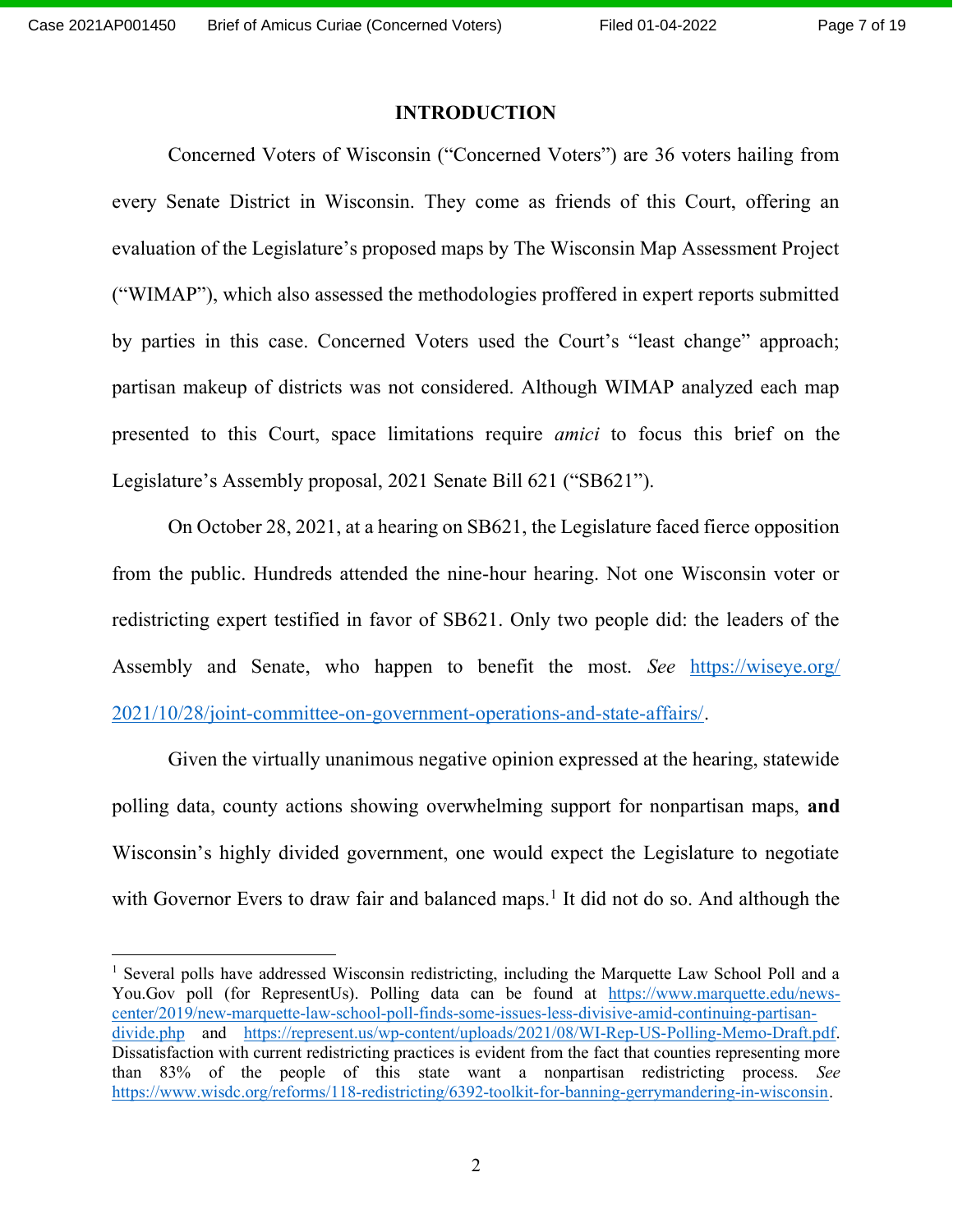Legislature asserts that it "solicited and **incorporated** public input" (12/30/21 Br. at 19; emphasis added), the SB621 maps were passed without any modifications. Not surprisingly, the Governor vetoed them, saying they were "sent to [his] desk over the objections of a decade's worth of people in this state demanding better, demanding more, and demanding a fair, nonpartisan process for preparing our maps for the next 10 years." See https://content.govdelivery.com/accounts/WIGOV/bulletins/2fcd160.

That veto set the stage for this case.

#### ARGUMENT

#### I. SB621 FAILS AS A "LEAST CHANGE" MAP.

WIMAP's analysis of SB621 demonstrates how the Legislature departed from a least change rebalancing of population. Three sets of districts demonstrate how.<sup>2</sup>

Example 1. AD 30 is on the western border of Wisconsin. It has a surplus of 3,202 people. Any attempt to minimize the difference between the old and new AD 30 while balancing the population removes some smaller wards—Wards 3, 4 and 5 in the Town of Richmond (already split in Act 43) and all of the Town of Warren—from the district, which retains 95% of AD 30's population. In his December 15 report, the Legislature's expert Thomas Bryan reports only a 76.5% retention rate (12/15/21 Bryan Report at 58) in SB621—a difference of about 11,000 people.

One casualty of SB621's new AD 30 is River Falls. This city—and community of interest—was intact within AD 30 in the Act 43 map. SB621 divides the city between AD

 $2$  The examples used in this brief include demonstration maps created by *amicus* Dr. Don Leake. More examples are available at https://piercecountygro.org/WIMAP/.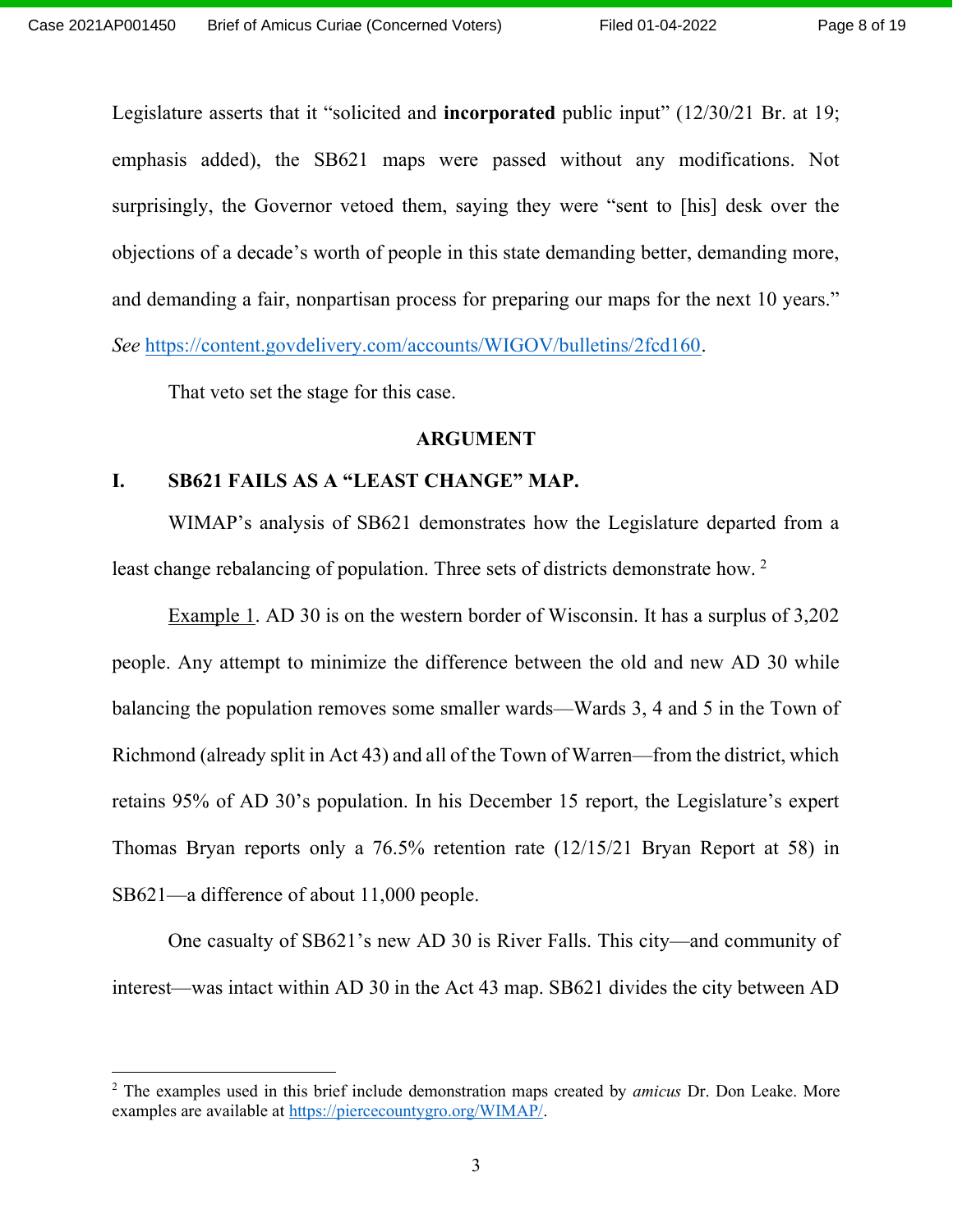30 and 93. Residents of River Falls would not only have two different Assembly representatives, but also two different Senators. Such split representation impairs the community's ability to have its interests heard and thus not only violates the Court's least change approach but fails to keep a community of interest intact.

SB621 also reduces the compactness of AD 30. Bryan sums four compactness ratings to get an aggregate score for each district. AD 30's score in the Act 43 map is 2.73 (12/15/21 Bryan Report at 68), which Bryan classifies as "best" or most compact. AD 30's score in SB621 is 1.60, which Bryan classifies as "poor" (Id. at 71.)



Example 2. AD 23 and 24 lie in the northern suburbs of Milwaukee, with small surplus populations of 1,228 and 1,204 respectively. A reasonable least change map could yield a core retention rate of about 98% for each district. In that context, the changes made to AD 23 and 24 by SB621 are stunning. Bryan reports that SB621's AD 23 has a 66.2% core retention, and AD 24 has a mere 54.2% core retention. (12/15/21 Bryan Report at 57.) Bryan classifies the latter as "extreme change" and the fifth worst retention rate in SB621. Instead of reaching down into Milwaukee County to balance AD 24, SB621 extends to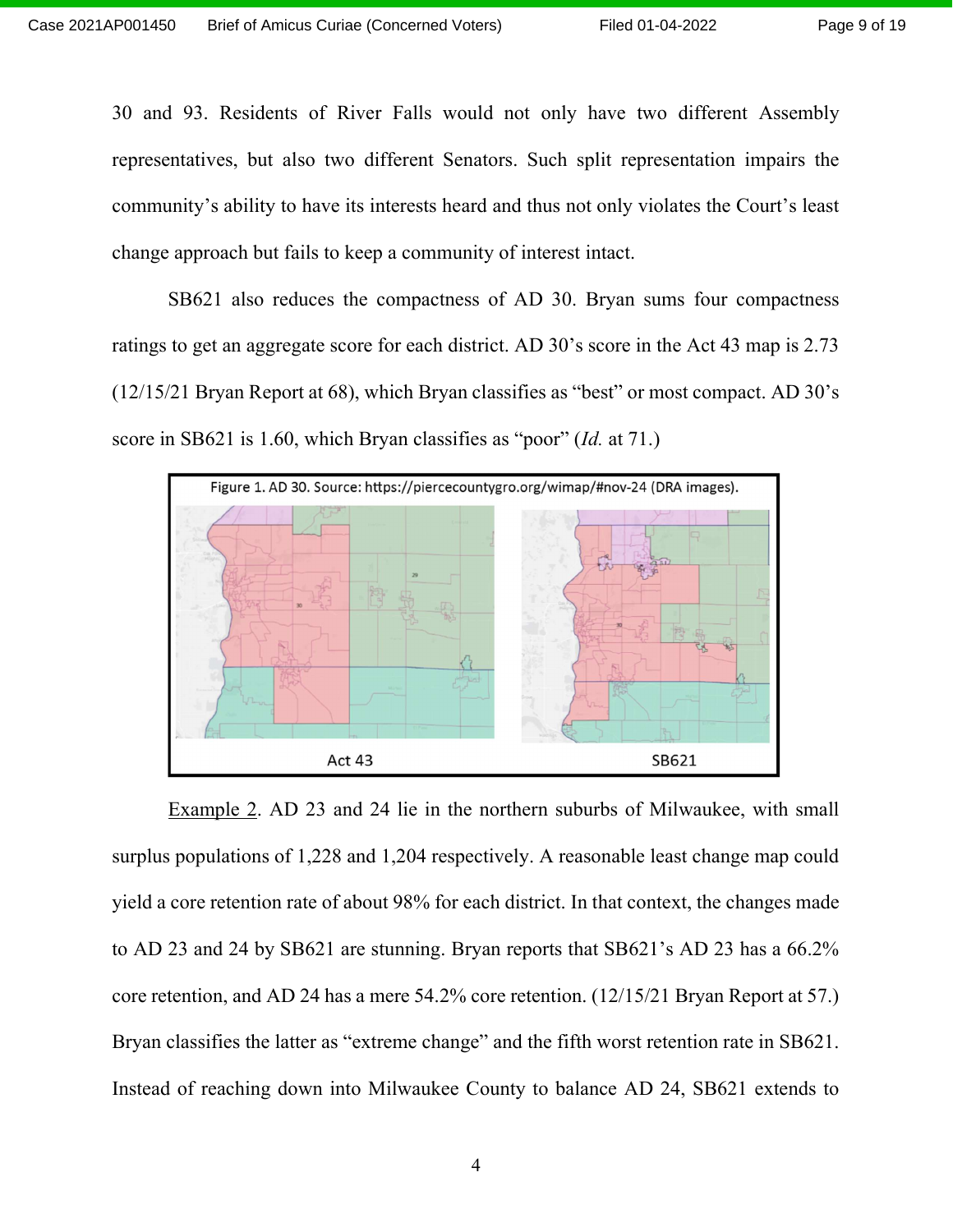include the Village and Town of Grafton, displacing over 20,000 people—almost 17 times more than necessary.<sup>3</sup> In addition, the Village of Brown Deer, intact in Act 43, is split by SB621. AD 23 absorbs most of the people from Milwaukee County that exit AD 24. Bryan asserts that the very low core retention rates in the Milwaukee area are "unavoidable and to be expected given the population shifts in and between Madison and Milwaukee." (12/15/21 Bryan Report at 25.) However, the WIMAP Demo in Figure 2 below (excerpted from an alternative least change map drawn by WIMAP with a 1.95% total deviation) shows that a true least change revision of AD 23 and 24 is readily attainable.<sup>4</sup> The core retention for WIMAP's Demo is 98.0% for AD 23 and 95.9% for AD 24—much better than SB621.



 $3$  This drastic change is reminiscent of Act 43, when the Legislature last shuffled millions of voters into new districts. https://www.jsonline.com/story/news/politics/2021/09/27/wisconsin-gop-wants-fewredistricting-changes-after-moving-millions-voters/5885010001/. What wasn't "least change" then is not "least change" now.

<sup>&</sup>lt;sup>4</sup> While 1.95% is higher than the 0.76% total deviation of SB621 that Bryan praises, the three-judge panel that redistricted Wisconsin in 1982 defined "de minimis" population deviations as below two percent. AFL-CIO v. Elections Bd., 543 F.Supp. 630, 634 (E.D.Wis. 1982).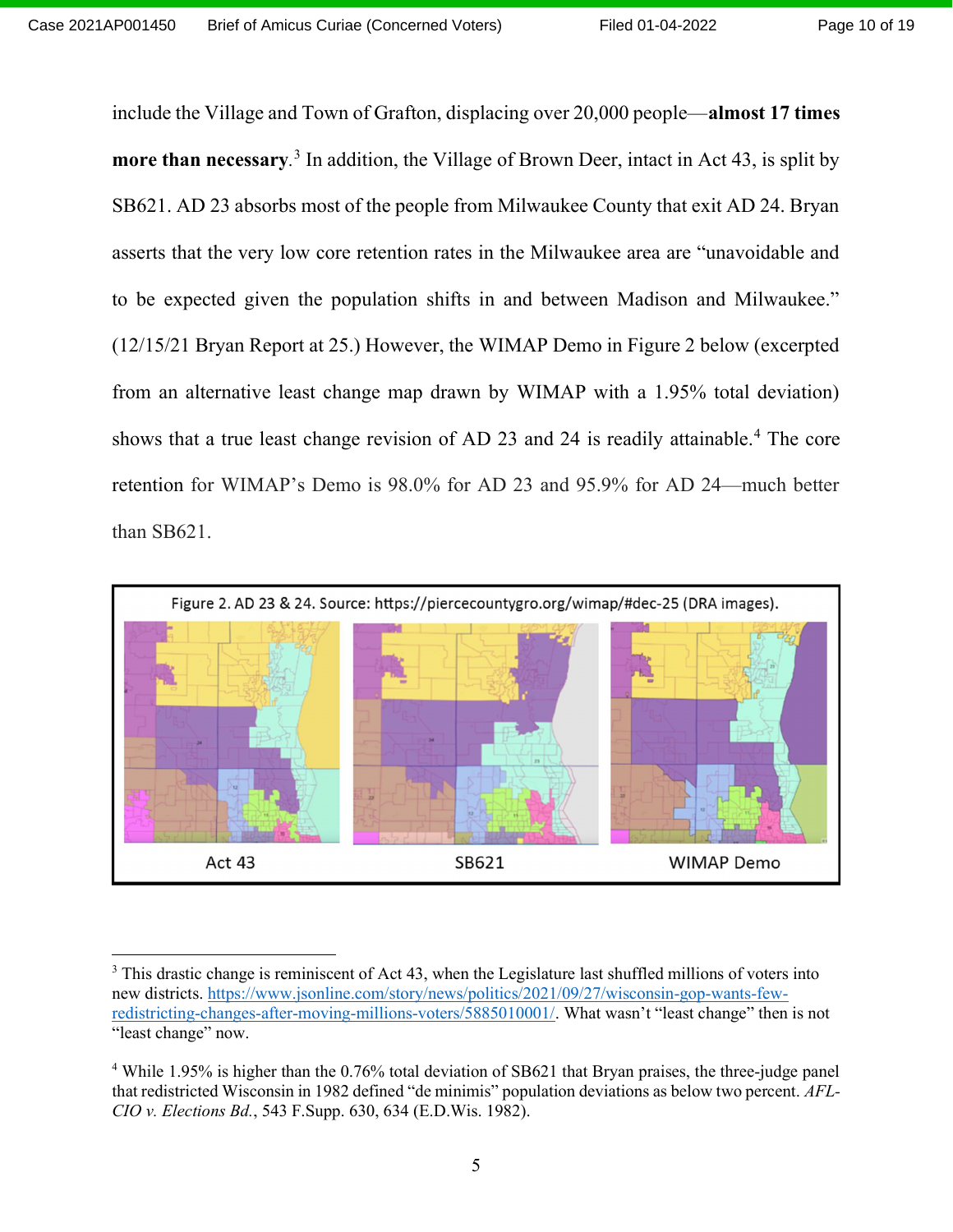Example 3. Arguably the most dramatic change to Act 43 in SB621 is within the 5th Senate District comprising AD 13, 14, and 15. SB621 transforms the three horizontally oriented districts into two squarish districts (AD 13 and 15) linked by a sinuous AD 14. In SB621, AD 13 is mainly Brookfield (split in Act 43), its surrounding township, and the Village of Elm Grove. AD 15 is the square city of New Berlin (split in Act 43) with a bit of West Allis and part of Waukesha Township. AD 14 zigs and zags its way through Wauwatosa and West Allis in Milwaukee County.

Figure 3 below shows the Legislature's changes. Bryan summarizes the following percentages of Act 43 populations retained in the new districts: 47.7% (13), 40.0% (14), and 62.4% (15). (12/15/21 Bryan Report at 56-57.) Of the 99 districts, these three rank first, third, and ninth in poorest core retention.

The Court should also consider the decline in Milwaukee County's population that requires an infusion of approximately 40,000 people into Senate Districts 3, 4, and 6. That additional population primarily comes from a surplus in Dane County shifted district-bydistrict in an eastern path. SD 5, sandwiched between Dane and Milwaukee Counties, will naturally be affected. Bryan's analysis shows that Act 43's SD 5 contributes 4.4% of its population to SB621's SD 3 and 9.2% to SD 6. (12/15/21 Bryan Report at 52.) That leaves 86.4% of the population within SB621's SD 5. Distributed somewhat uniformly with least change in mind, one could expect core retention percentages in the 80s for the three Assembly districts nested in SD 5, but instead the result is retention percentages that average 50.0%—remarkably low and easily avoidable. In addition, although SB621 puts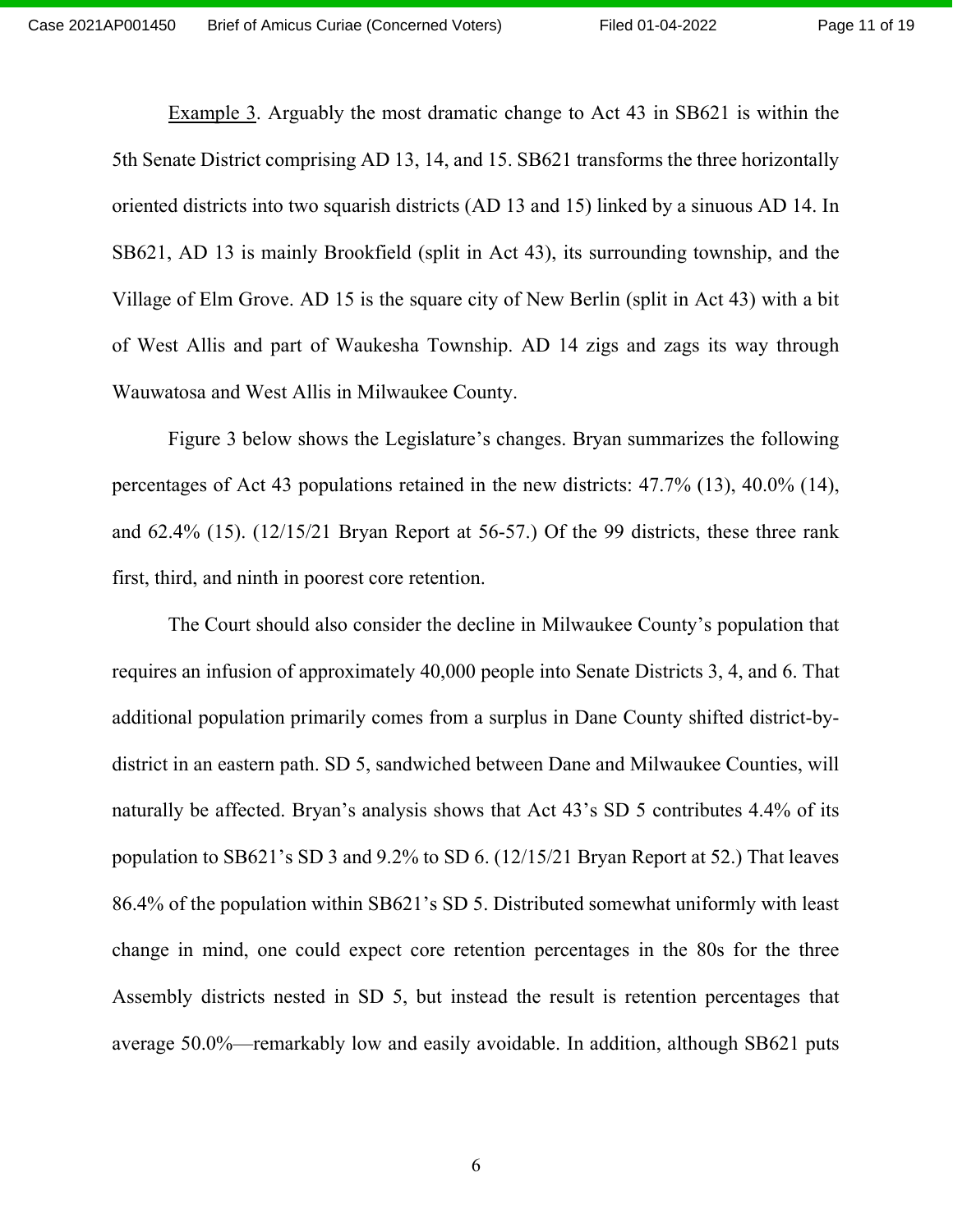Page 12 of 19

all of Brookfield into one Assembly district, it does further damage to Wauwatosa, which is now fractured into four Assembly districts instead of three.



The Legislature's changes to Act 43 are unnecessary and decrease core retention. SB621 unites many cities, towns, and villages that are split in Act 43, but also splits some communities that are intact in Act 43, such as River Falls, Whitewater, and Brown Deer. SB621 also reduces the number of Black Voting Age Population majority districts from six in Act 43 to five. These changes to individual districts are not reflected in the average core retention of the map but must be considered by the Court.

In the foregoing examples, the phrase "least change" reflects what is sometimes called "core population continuity." But there is obviously more than one way to draw a "least change" map. One WIMAP member (amicus Dan Russler) has used core geographic continuity to create least-change maps that improve on SB621 in traditional redistricting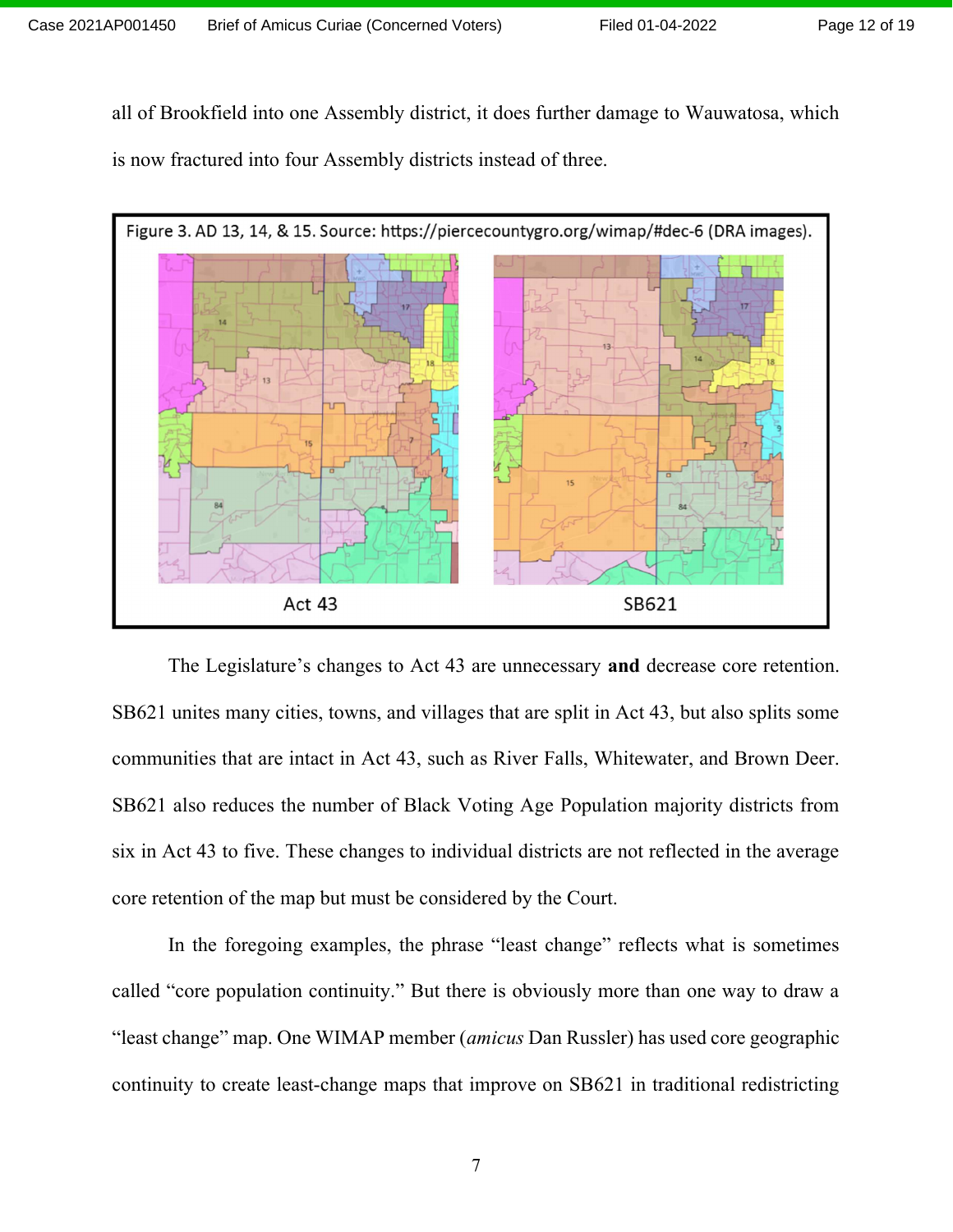criteria like compactness, preservation of political boundaries, and communities of interest. See https://www.healthinbulk.com/geographic-continuity. Citizen Mathematicians also approach "least changes" differently, which warrants attention. (12/30/21 Deford Report.)

## II. THE COURT SHOULD NOT PROTECT INCUMBENTS IN THE REDISTRICTING PROCESS.

Several parties in this case ask the Court to avoid pairing incumbents, claiming continuity of representation as a guiding principle. (See, e.g., Legislature Br. at 29.) Yet few actions are more political than protecting an incumbent, and this Court expressly said it would not delve into political questions (11/30/21 Order at 21), would not consider the partisan makeup of districts (id.), and would "fulfill [its] role as apolitical and neutral arbiters of the law" (id. at 43). The Legislature's expert Brian Gaines admits that incumbents "have no inherent right to familiar and friendly electorates." (12/30/21 Gaines Report at 7.) There is no way the Court can protect incumbents while avoiding questions of partisanship.

The Court also said that the pursuit of least change is subject to redistricting criteria in Wisconsin's Constitution, but it appears that the Legislature has prioritized incumbent protection over the compactness required by Article IV, Section 4 of the Constitution. Both the Legislature (12/30/21 Br. at 12-14) and Bryan (12/30/21 Report, App. 3) cite data and provide analysis of incumbent pairings but minimize compactness and ignore the fact that SB621 has the lowest Polsby-Popper score and the second lowest Reock score. (See fn. 6, infra.) This Court should ignore calls to protect incumbents, no matter who makes them, and focus instead on established legal principles governing redistricting if it is to remain true to the principles it has espoused.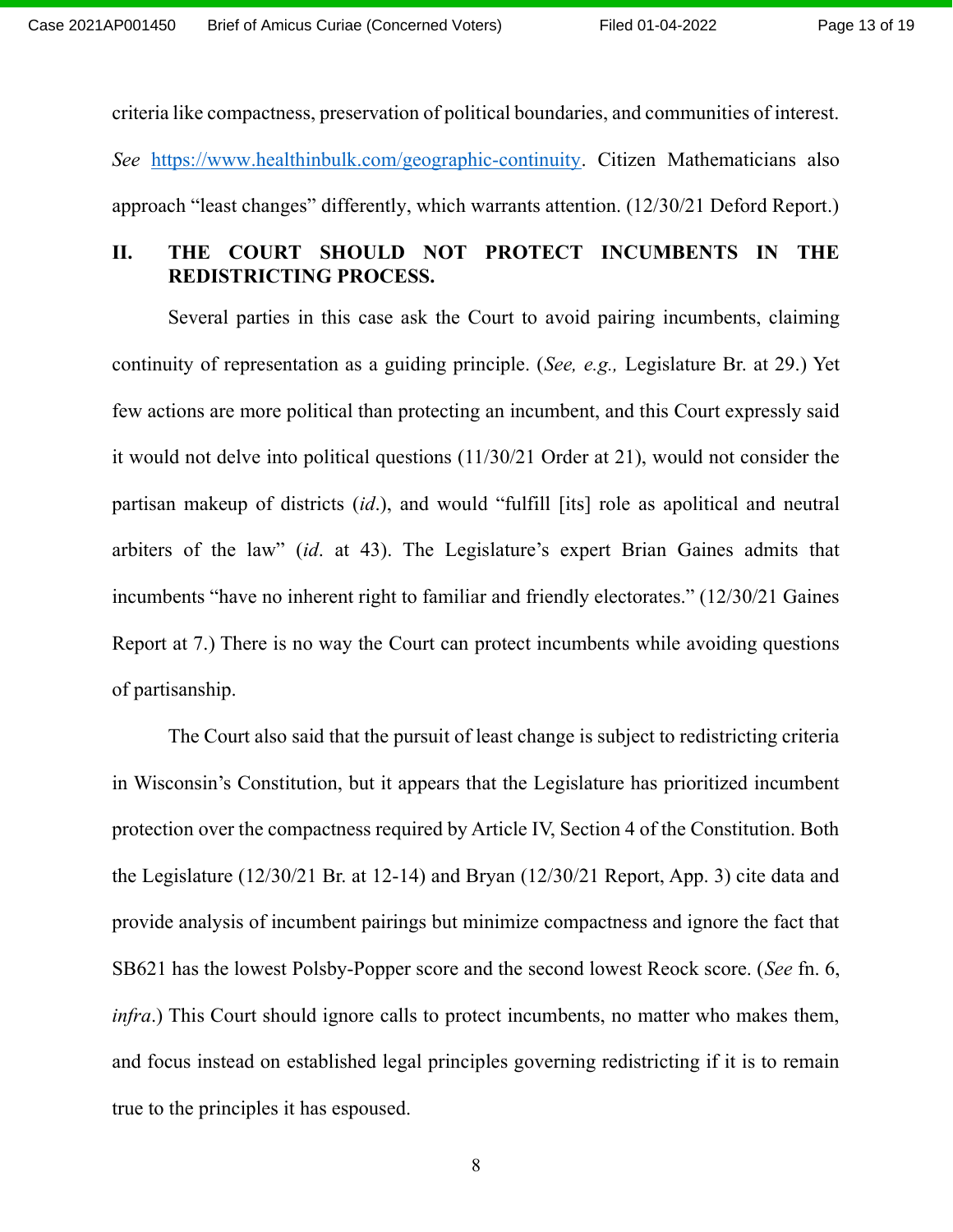## III. THE COURT SHOULD REJECT THE USE OF SCORECARD METRICS TO IDENTIFY THE "BEST MAP."

This Court highlighted the difficulties in taking original jurisdiction of a redistricting case:

We have no established protocol for the adjudication of redistricting litigation in accordance with contemporary legal standards. A procedure would have to be devised and implemented, encompassing, at a minimum, deadlines for the development and submission of proposed plans, some form of fact finding (if not a full—scale trial), legal briefing, public hearing, and decision. We are obviously not a trial court; our current original jurisdiction procedures would have to be substantially modified in order to accommodate the requirements of this case.

(5/14/21 Op. and Order at 2; citing Jensen v. Wis. Elections Bd., 2002 WI 13, 240 Wis.2d 706, 639 N.W.2d 537, ¶ 20.) The Court nevertheless took original jurisdiction of this case in September. (9/22/21 Op. and Order at 1-3.) Concerned Voters agree that the task at hand is challenging for this Court, which is not institutionally suited for the task. It cannot and should not be accomplished in the manner Petitioners now propose.

Instead of submitting a map, Petitioners offer the Court Dr. James Gimpel's "simple scorecard," saying: "These scorecards will allow the Court to easily and rapidly compare maps and to measure how they comport with the parameters this Court announced it will apply in considering potential remedies." (12/15/21 Br. at 1.) For several reasons, use of a scorecard—that is, choosing a few metrics for various criteria, something that is done in all parties' briefs—cannot make highly complex redistricting analysis either easy or rapid.

First, no matter how extensive scorecards are, they never tell the whole story of a map. A single entry giving the number of majority-minority districts cannot capture the complexity of conforming to the Voting Rights Act ("VRA"), 52 U.S.C. § 10101 et seq. In fact, faced with this complexity, Gimpel simply dropped the VRA from his scorecard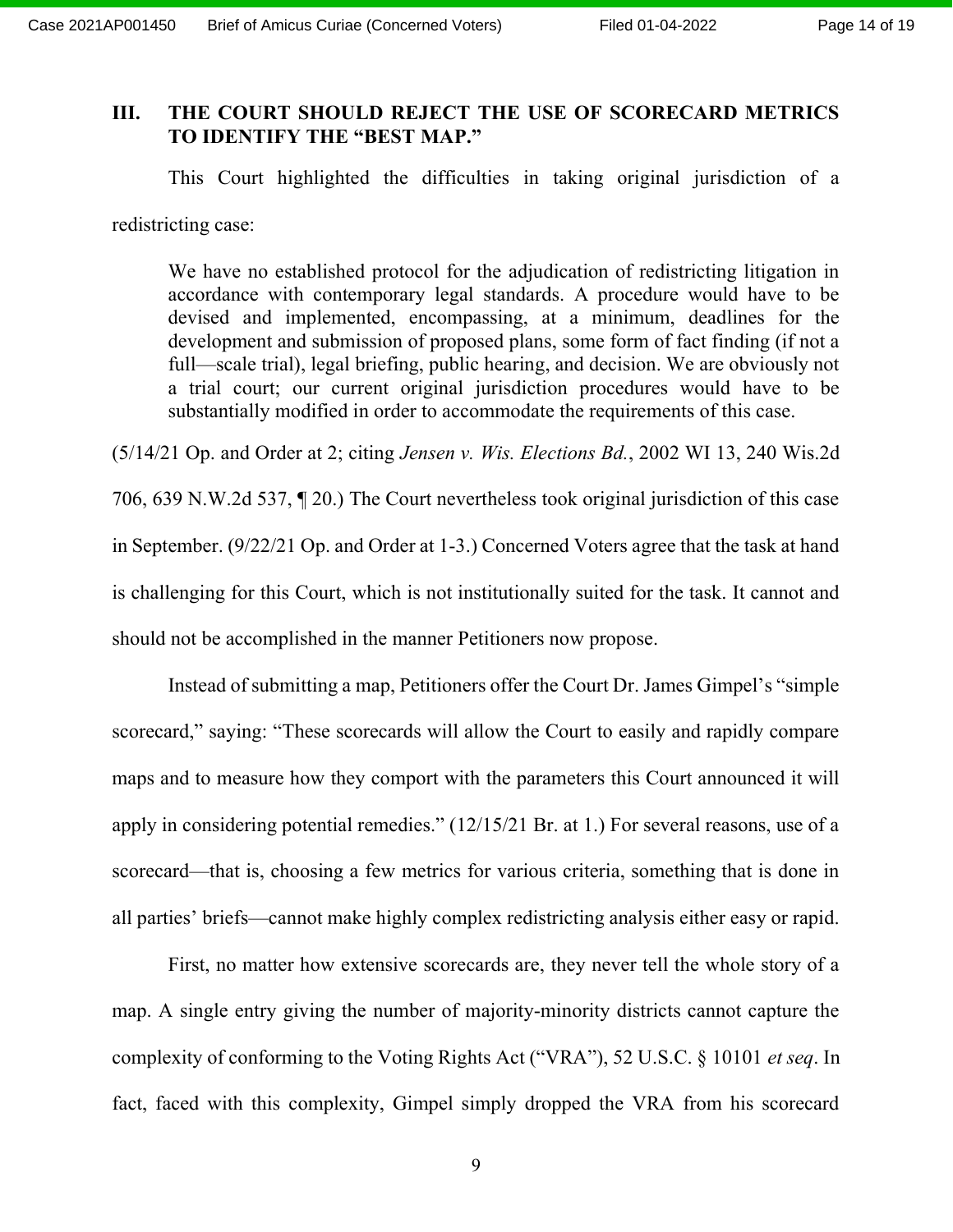altogether. Petitioners' original scorecard included the number of Black majority-minority districts; their December 30 scorecard does not. Rather, Petitioners state they "have no current position on it" because they failed to "engage an expert specifically to review that issue." (12/30/21 Br. at 7.) Petitioners use this sleight of hand to eliminate a federal statutory requirement from consideration in their identification of the "best map."

Second, scorecards are helpful only if they are accurate. Using the software tool he apparently created, Gimpel reported that 928,306 people were moved by SB621 (12/15/21 Gimpel Report at 7-8), but he later represented the number as 936,312 (12/30/21 Gimpel Report at 5-9). There is no way to tell whether either of these assertions is accurate.

Finally, the choice of metrics to include in the scorecard is critical. Gimpel's first scorecard includes the two most widely used compactness measures: Polsby-Popper and Reock. But his second scorecard inexplicably dropped Reock in favor of a "Schwartzberg" score, which he defined incorrectly.<sup>5</sup> The Schwartzberg score is merely the square root of Polsby-Popper. Gimpel's second scorecard swaps out a widely used measure for an obscure and duplicative one, that hides SB621's unfavorable Reock score.<sup>6</sup>

Gimpel's scorecards are too simple, incomplete, inconsistent, and opaque. Critical questions of alternative definitions of least change are ignored. Moreover, a scorecard is

<sup>6</sup> There are discrepancies in the Reock scores for SB621's Assembly map, which makes Concerned Voters question the data presented by the Legislature. Gimpel reports it as .363, consistent with Bewley's LRB memo (at 4), but Bryan reports it as .39 (12/15/21 Bryan Report at 33), giving the false impression that it is an improvement over LRB's .378 average Reock score for Act 43. https://legis.wisconsin.gov/democrats/media/2209/lrb-s0263-2-ab624-sb621-and-2011-act-43 analysis\_bewley.pdf

<sup>&</sup>lt;sup>5</sup> Dr. Linda Green from the University of North Carolina explains how Schwartzberg is computed in https://www.youtube.com/watch?v=6Z\_fuedTt4U.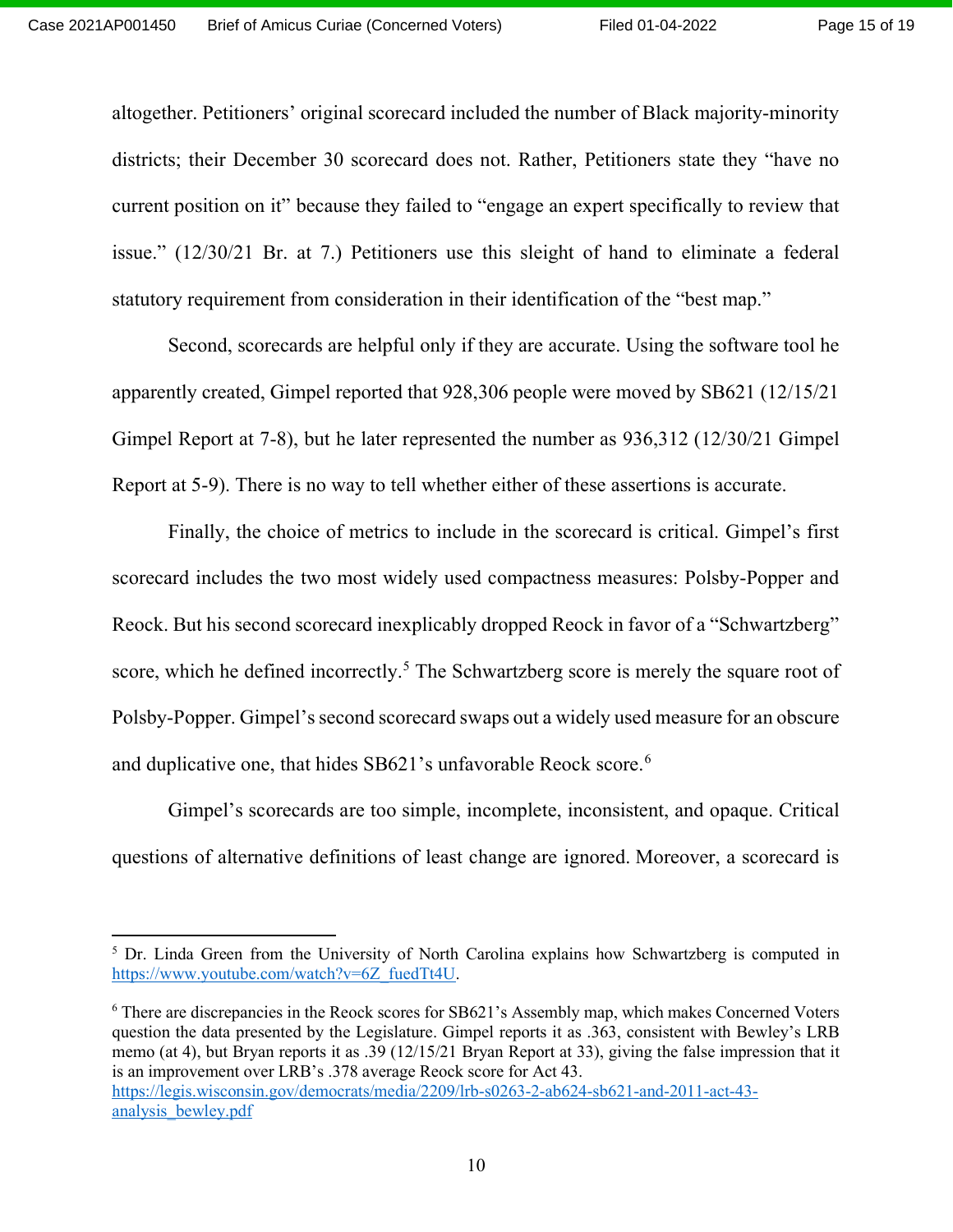nothing more than a listing of metrics for the criteria that will be used to assess alternative maps. The important and difficult task is to decide which criteria to apply and the relative weights or importance to assign them. Given that there are unavoidable tradeoffs among the criteria (one cannot be improved without harming another), determining the best map depends on how the criteria are prioritized by the Court. Listing the metrics in a scorecard does not relieve the Court of making the difficult tradeoffs among criteria because each choice constrains what is attainable on other desirable criteria. These choices must be guided by law. In addition, metrics prioritization should be decided before maps are evaluated, not in hindsight to avoid reverse-engineering a predetermined outcome, as Gimpel appears to have done.

#### **CONCLUSION**

In its November 30, 2021 Order, the Court cautioned the parties to use a least change approach, ignore partisan makeup of districts, and heed the law to resolve a dispute between two branches of government. Petitioners and the Legislature have failed in that task. When it suits their purpose, they violate the Court's "least change" approach, take the Court into the political arena, and encourage it to use a "scorecard" in a manner that obfuscates the most important necessary decisions. The Court's order equates "least change" with the "minimum" change necessary (11/30/21 Op. and Order, ¶ 73.) But as MathSci quips, the parties "elevated 'least change' from a principle of judicial modesty to an overarching legal requirement, prioritizing it over the express dictates of federal and state law." (12/30/21 Br. at 3.)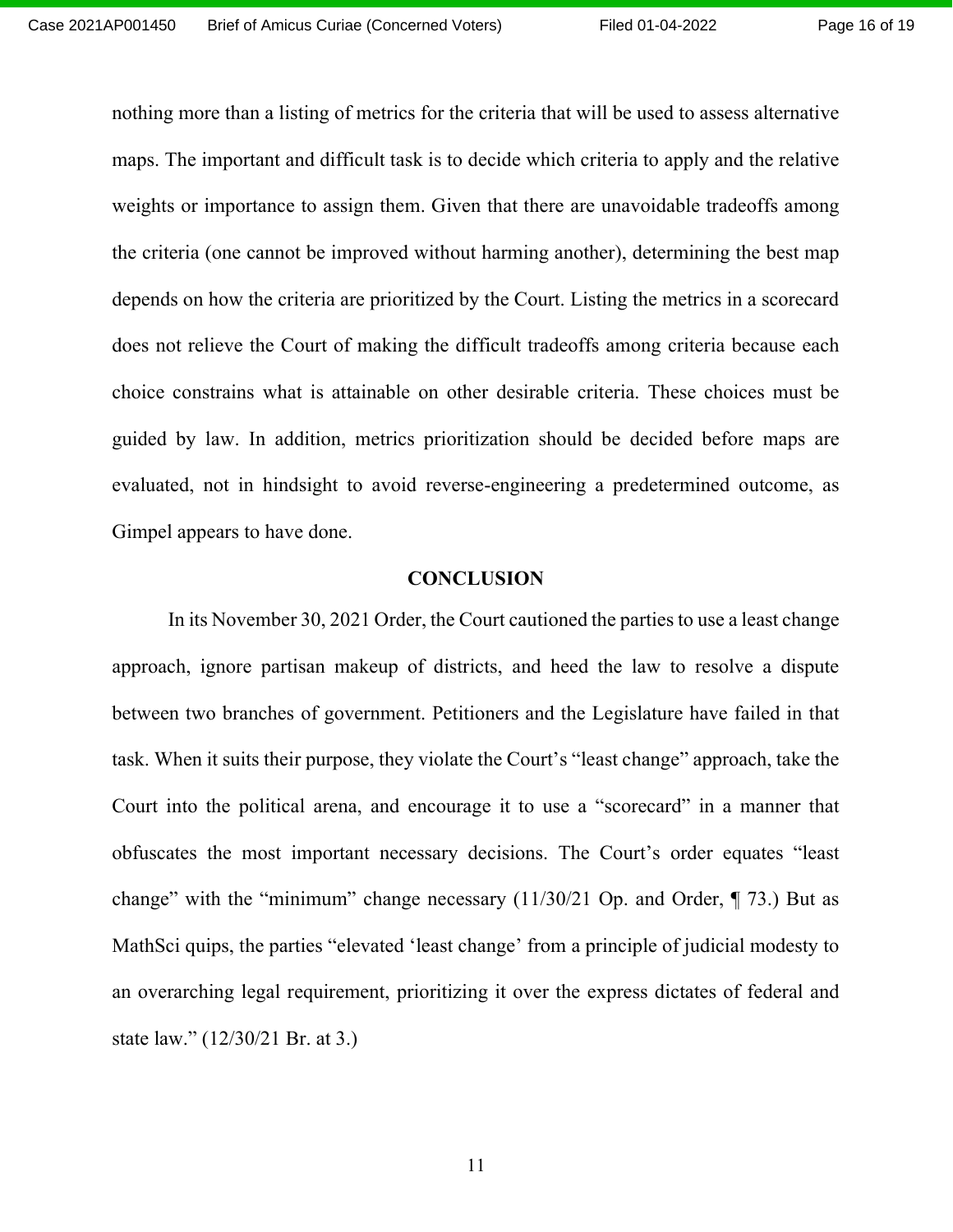For the reasons set forth herein, Concerned Voters ask this Court to reject SB621 along with Petitioners' application of their scorecard; and, recognizing the specialized expertise required for this inherently complicated task, invite the federal court to take jurisdiction over this dispute for appropriate fact-finding and decision-making. If the Court retains jurisdiction, it should clearly articulate how it prioritizes the redistricting criteria in reaching its decision.

Dated this 4<sup>th</sup> day of January 2022.

/s/ Joseph S. Goode

 Joseph S. Goode, State Bar No. 1020886 Mark M. Leitner, State Bar No. 1009459 John W. Halpin, State Bar No. 1064336 LAFFEY, LEITNER & GOODE LLC 325 E. Chicago Street, Suite 200 Milwaukee, WI 53202 (414) 312-7003 Phone (414) 755-7089 Facsimile jgoode@llgmke.com mleitner@llgmke.com jhalpin@llgmke.com

 Attorneys for Karen Wilson, Anneliese Waggoner, Megan O'Halloran, Jacqueline Boynton, Lena Eng, Richard C. Burton, Deborah L. Koconis, Cheryl Maranto, Julie A. Koconis, Don Leake, David Fodroczi, Dan Russler, Mary E. Ascher, Leslie DeMuth, Joseph J. Horvath Jr., Mark Fuller, Janie Riebe, Myra Enloe, Susan K. Curran, Heather Biesik, Mike Hennick, Eleanor Anderson, Jane Durment, John A. Scott, Ann Stevning-Roe, Patricia Schmidt, Paul DeMain, Claudia Grams Pogreba, Janine Edwards, Tanya Murphy, Peter Parthum, Chrysa Ostenso, Kristin Lyerly, Amy Dummer, Lori Toso, and Vicki Aro-Schackmuth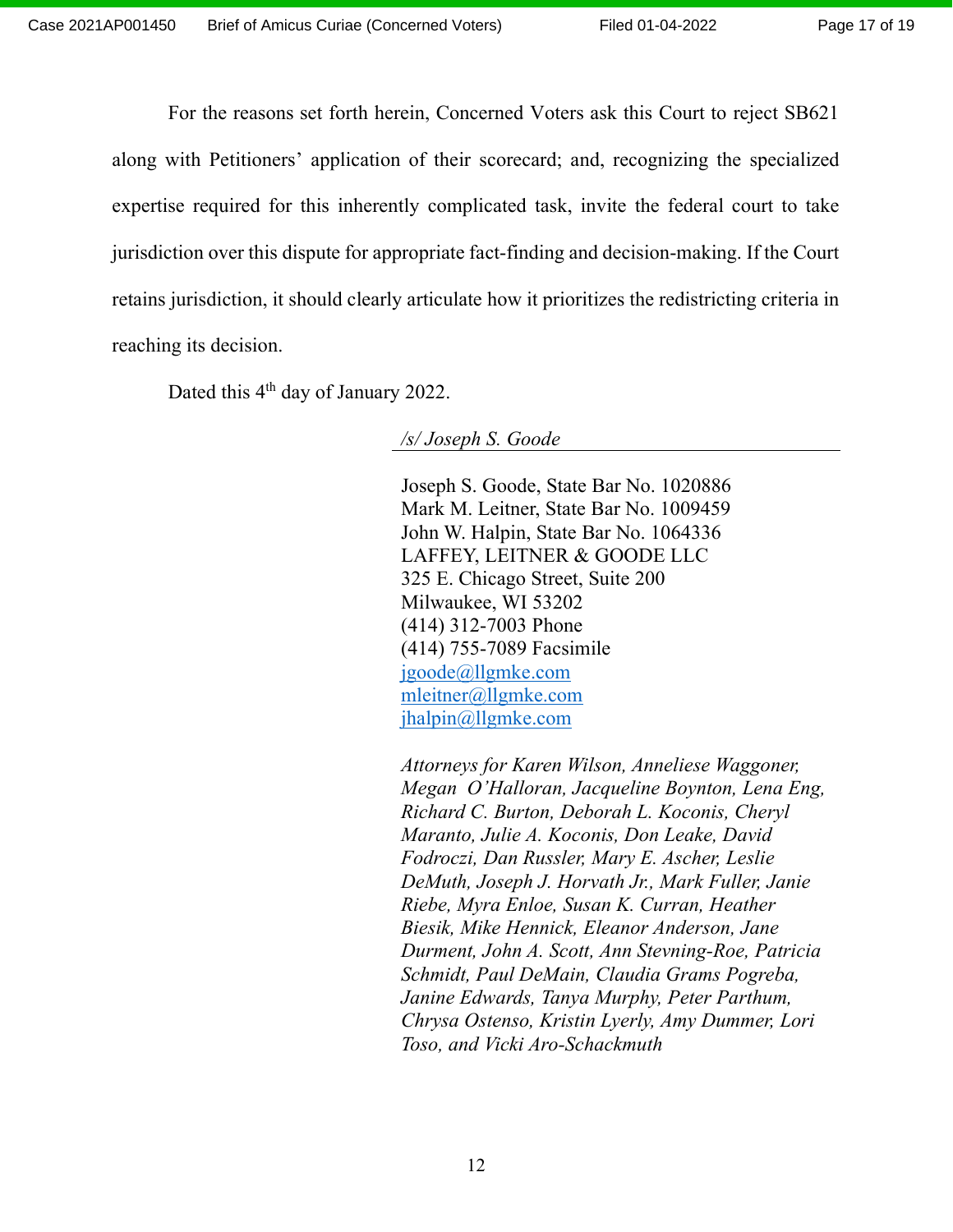## FORM AND LENGTH OF CERTIFICATION

I hereby certify that this brief conforms to the Court's November 17, 2021 order and the rules contained in Wis. Stat. §§ 809.19(8)(b) and (c) for a non-party brief with a proportional serif font. The length of this brief is 2,760 words.

Dated this 4th day of January 2022.

By: s/Joseph S. Goode Joseph S. Goode State Bar No. 1020886